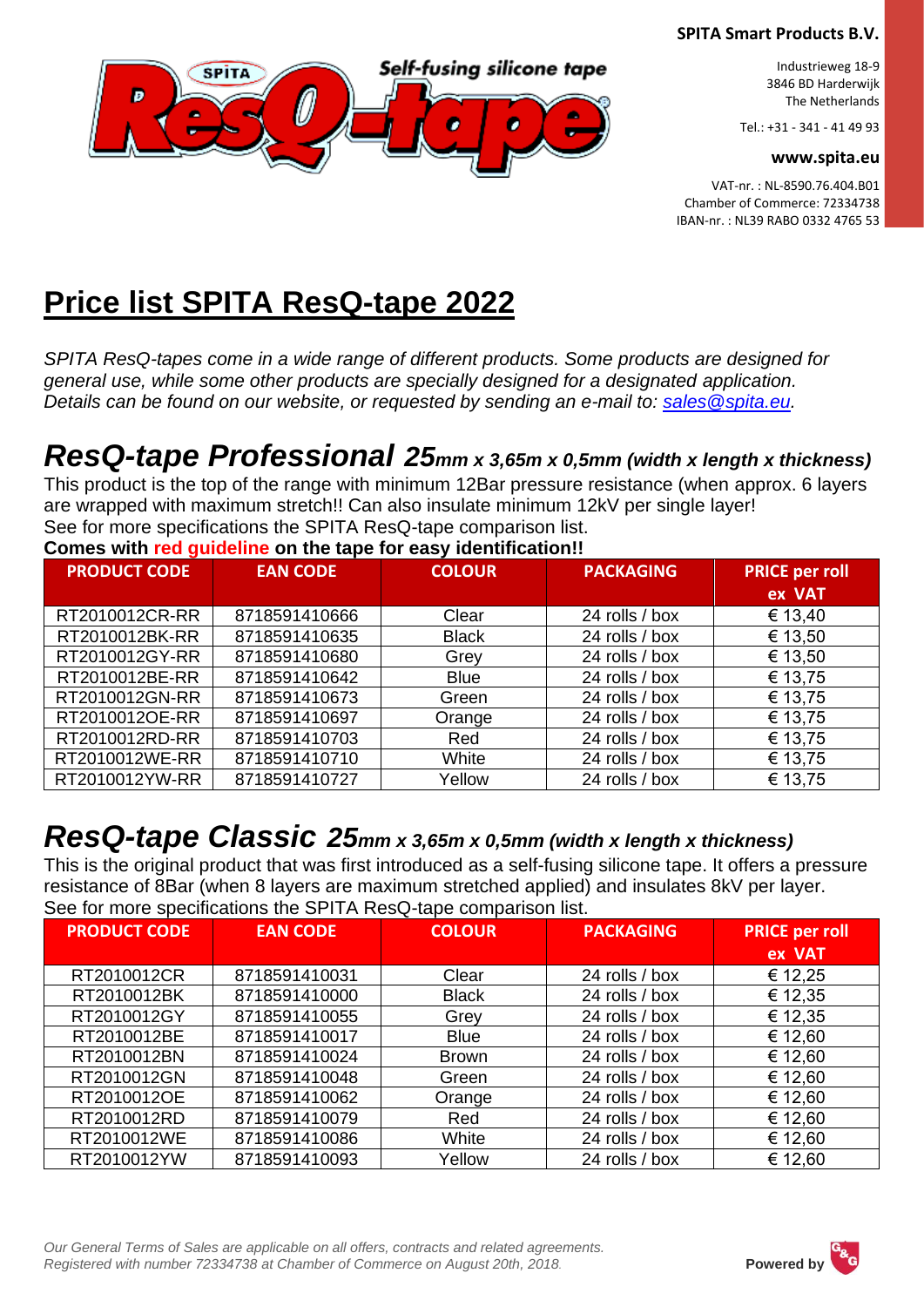

Industrieweg 18-9 3846 BD Harderwijk The Netherlands

Tel.: +31 - 341 - 41 49 93

**www.spita.eu**

VAT-nr. : NL-8590.76.404.B01 Chamber of Commerce: 72334738 IBAN-nr. : NL39 RABO 0332 4765 53

## *ResQ-tape Classic 50mm x 3,65m x 0,5mm (width x length x thickness)*

This is the same product as SPITA ResQ-tape Classic 25, but now in 50mm width which is useful when used for corrosion protection or insulation/waterproofing big cables or connectors. See for more specifications the SPITA ResQ-tape comparison list.

| <b>PRODUCT CODE</b> | <b>EAN CODE</b> | <b>COLOUR</b> | <b>PACKAGING</b> | <b>PRICE per roll</b> |
|---------------------|-----------------|---------------|------------------|-----------------------|
|                     |                 |               |                  | ex VAT                |
| RT2020012CR         | 8718591410390   | Clear         | 12 rolls / box   | € 23,95               |
| RT2020012BK         | 8718591410369   | <b>Black</b>  | 12 rolls / box   | € 24,20               |
| RT2020012GY         | 8718591410413   | Grey          | 12 rolls / box   | € 24,20               |
| RT2020012BE         | 8718591410376   | <b>Blue</b>   | 12 rolls / box   | € 24,50               |
| RT2020012GN         | 8718591410406   | Green         | 12 rolls / box   | € 24,50               |
| RT2020012OE         | 8718591410420   | Orange        | 12 rolls / box   | € 24,50               |
| RT2020012RD         | 8718591410437   | Red           | 12 rolls / box   | € 24,50               |
| RT2020012WE         | 8718591410444   | White         | 12 rolls / box   | € 24,50               |
| RT2020012YW         | 8718591410451   | Yellow        | 12 rolls / box   | € 24,50               |

## *ResQ-tape Quick Repair 25mm x 0,91m x 0,5mm (width x length x thickness)*

This is the same product as SPITA ResQ-tape Classic 25, but now with only 91cms length. This is a general purpose product that is designed to keep on board of all vehicles for emergency repairs. See for more specifications the SPITA ResQ-tape comparison list.

| <b>PRODUCT CODE</b> | <b>EAN CODE</b> | <b>COLOUR</b> | <b>PACKAGING</b> | <b>PRICE per roll</b><br>ex VAT |
|---------------------|-----------------|---------------|------------------|---------------------------------|
| RT2010003CR         | 8718591413537   | Clear         | 24 rolls / box   | €4,65                           |
| RT2010003BK         | 8718591413513   | <b>Black</b>  | 24 rolls / box   | €4,75                           |
| RT2010003BE         | 8718591413520   | <b>Blue</b>   | 24 rolls / box   | €4.95                           |
| RT2010003RD         | 8718591413551   | Red           | 24 rolls / box   | €4.95                           |
| RT2010003WE         | 8718591413568   | White         | 24 rolls / box   | €4,95                           |
| RT2010003YW         | 8718591413575   | Yellow        | 24 rolls / box   | €4,95                           |

## *ResQ-tape Quick Repair 50mm x 0,91m x 0,5mm (width x length x thickness)*

This is the same product as SPITA ResQ-tape Classic 50, but now with only 91cms length. This is a general purpose product at a more affordable price for one-time jobs.

See for more specifications the SPITA ResQ-tape comparison list.

| <b>PRODUCT CODE</b> | <b>EAN CODE</b> | <b>COLOUR</b> | <b>PACKAGING</b> | <b>PRICE per roll</b> |
|---------------------|-----------------|---------------|------------------|-----------------------|
|                     |                 |               |                  | ex VAT                |
| RT2020003CR         | 8718591413605   | Clear         | 12 rolls / box   | € 8.50                |
| RT2020003BK         | 8718591413582   | <b>Black</b>  | 12 rolls / box   | € 8,75                |
| RT2020003BE         | 8718591413599   | <b>Blue</b>   | 12 rolls / box   | € 8,95                |
| RT2020003RD         | 8718591413629   | Red           | 12 rolls / box   | € 8,95                |
| RT2020003WE         | 8718591413636   | White         | 12 rolls / box   | € 8,95                |
| RT2020003YW         | 8718591413643   | Yellow        | 12 rolls / box   | € 8.95                |

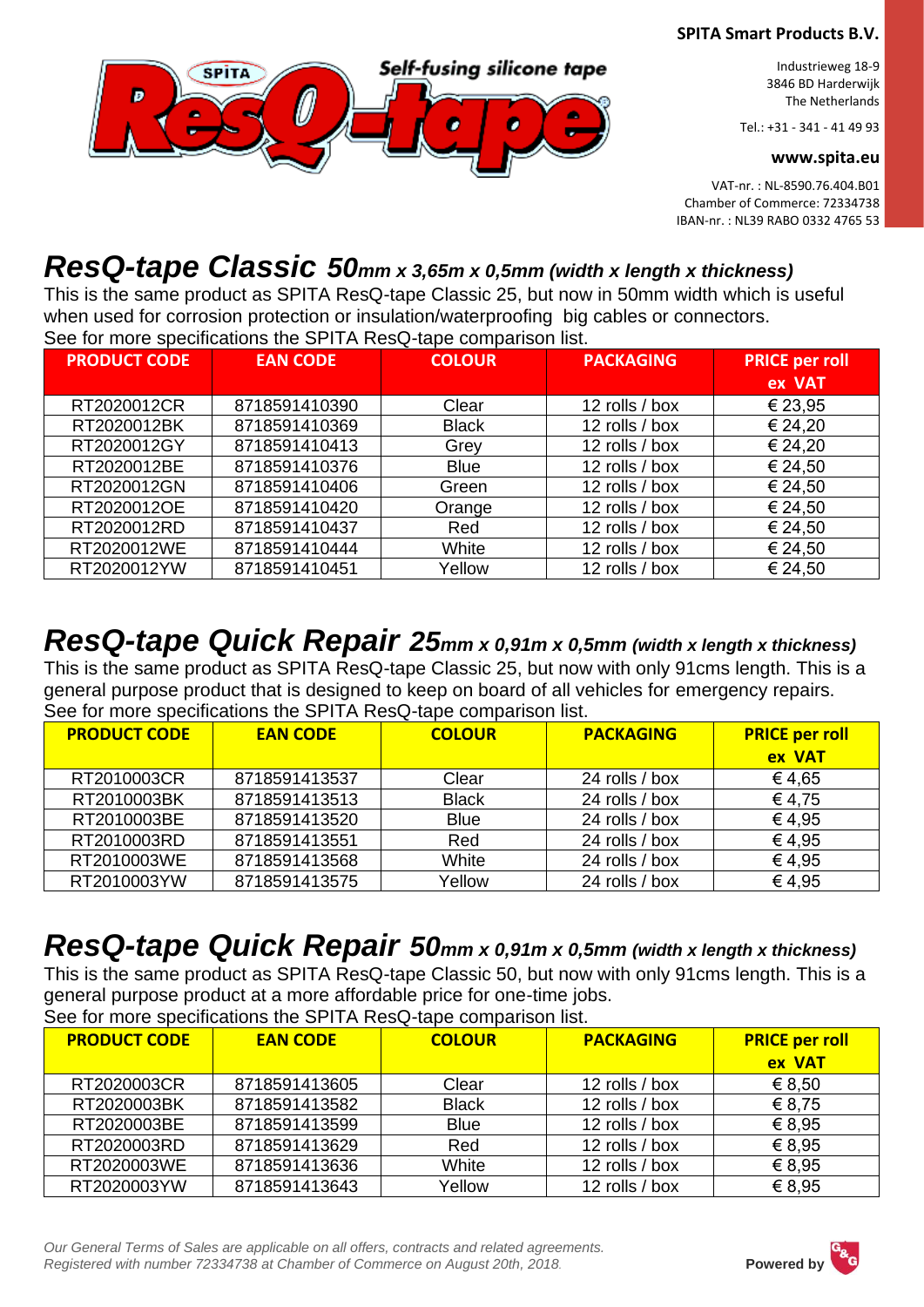

Industrieweg 18-9 3846 BD Harderwijk The Netherlands

Tel.: +31 - 341 - 41 49 93

**www.spita.eu**

VAT-nr. : NL-8590.76.404.B01 Chamber of Commerce: 72334738 IBAN-nr. : NL39 RABO 0332 4765 53

### *ResQ-tape Industrial 50mm x 11m x 0,62mm (width x length x thickness)*

This product is derived from the SPITA ResQ-tape Classic range (made from the same compound) but intended for more demanding industrial use. The tape is 25% thicker than standard and can be used on larger diameter hoses/pipes and electrical cables/connectors.

See for more specifications the SPITA ResQ-tape comparison list.

| <b>PRODUCT CODE</b> | <b>EAN CODE</b> | <b>COLOUR</b> | <b>PACKAGING</b> | <b>PRICE per roll</b> |
|---------------------|-----------------|---------------|------------------|-----------------------|
|                     |                 |               |                  | ex VAT                |
| RT2520036CR         | 8718591410130   | Clear         | 10 rolls / box   | € 81,95               |
| RT2520036BK         | 8718591410109   | <b>Black</b>  | 10 rolls / box   | € 82,45               |
| RT2520036GY         | 8718591410154   | Grey          | 10 rolls / box   | € 82,45               |
| RT2520036BE         | 8718591410116   | <b>Blue</b>   | 10 rolls / box   | € 83,25               |
| RT2520036BN         | 8718591410123   | <b>Brown</b>  | 10 rolls / box   | € 83,25               |
| RT2520036GN         | 8718591410147   | Green         | 10 rolls / box   | € 83,25               |
| RT2520036OE         | 8718591410161   | Orange        | 10 rolls / box   | € 83,25               |
| RT2520036RD         | 8718591410178   | Red           | 10 rolls / box   | € 83,25               |
| RT2520036WE         | 8718591410185   | White         | 10 rolls / box   | € 83,25               |
| RT2520036YW         | 8718591410192   | Yellow        | 10 rolls / box   | € 83,25               |

## *ResQ-tape Industrial 76mm x 11m x 0,62mm (width x length x thickness)*

This product is derived from the SPITA ResQ-tape Classic range (made from the same compound) but intended for more demanding industrial use. The tape is 25% thicker than standard. With a width of 76mm it works faster on larger diameter hoses/pipes and electrical cables/connectors. See for more specifications the SPITA ResQ-tape comparison list.

| <b>PRODUCT CODE</b> | <b>EAN CODE</b> | <b>COLOUR</b> | <b>PACKAGING</b> | <b>PRICE per roll</b><br>ex VAT |
|---------------------|-----------------|---------------|------------------|---------------------------------|
| RT2530036CR         | 8718591411335   | Clear         | 6 rolls / box    | € 123,50                        |
| RT2530036BK         | 8718591411328   | <b>Black</b>  | 6 rolls / box    | € 124,50                        |
| RT2530036GY         | 8718591411342   | Grev          | 6 rolls / box    | € 124,50                        |
| RT2530036WE         | 8718591415081   | White         | 6 rolls / box    | € 127,50                        |

*\*On special order also available in blue, brown, green, orange, red or yellow.*

## *ResQ-tape Industrial 101mm x 11m x 0,62mm (width x length x thickness)*

This product is derived from the SPITA ResQ-tape Classic range (made from the same compound) but intended for more demanding industrial use. The tape is 25% thicker than standard and can be used on large diameter hoses/pipes and electrical cables/connectors. If required it can be cut in smaller strips for easy application. See for more specifications the SPITA ResQ-tape comparison list.

| <b>PRODUCT CODE</b> | <b>EAN CODE</b> | <b>COLOUR</b> | <b>PACKAGING</b> | <b>PRICE per roll</b><br>ex VAT |
|---------------------|-----------------|---------------|------------------|---------------------------------|
| RT2540036CR         | 8718591411366   | Clear         | 6 rolls / box    | € 165,00                        |
| RT2540036BK         | 8718591411359   | <b>Black</b>  | 6 rolls / box    | € 166,25                        |
| RT2540036GY         | 8718591411373   | Grey          | 6 rolls / box    | € 166,25                        |
| RT2540036WE         | 8718591415098   | White         | 6 rolls / box    | € 169,50                        |

*\*On special order also available in blue, brown, green, orange, red or yellow.*

*Our General Terms of Sales are applicable on all offers, contracts and related agreements. Registered with number 72334738 at Chamber of Commerce on August 20th, 2018.* **Powered by**

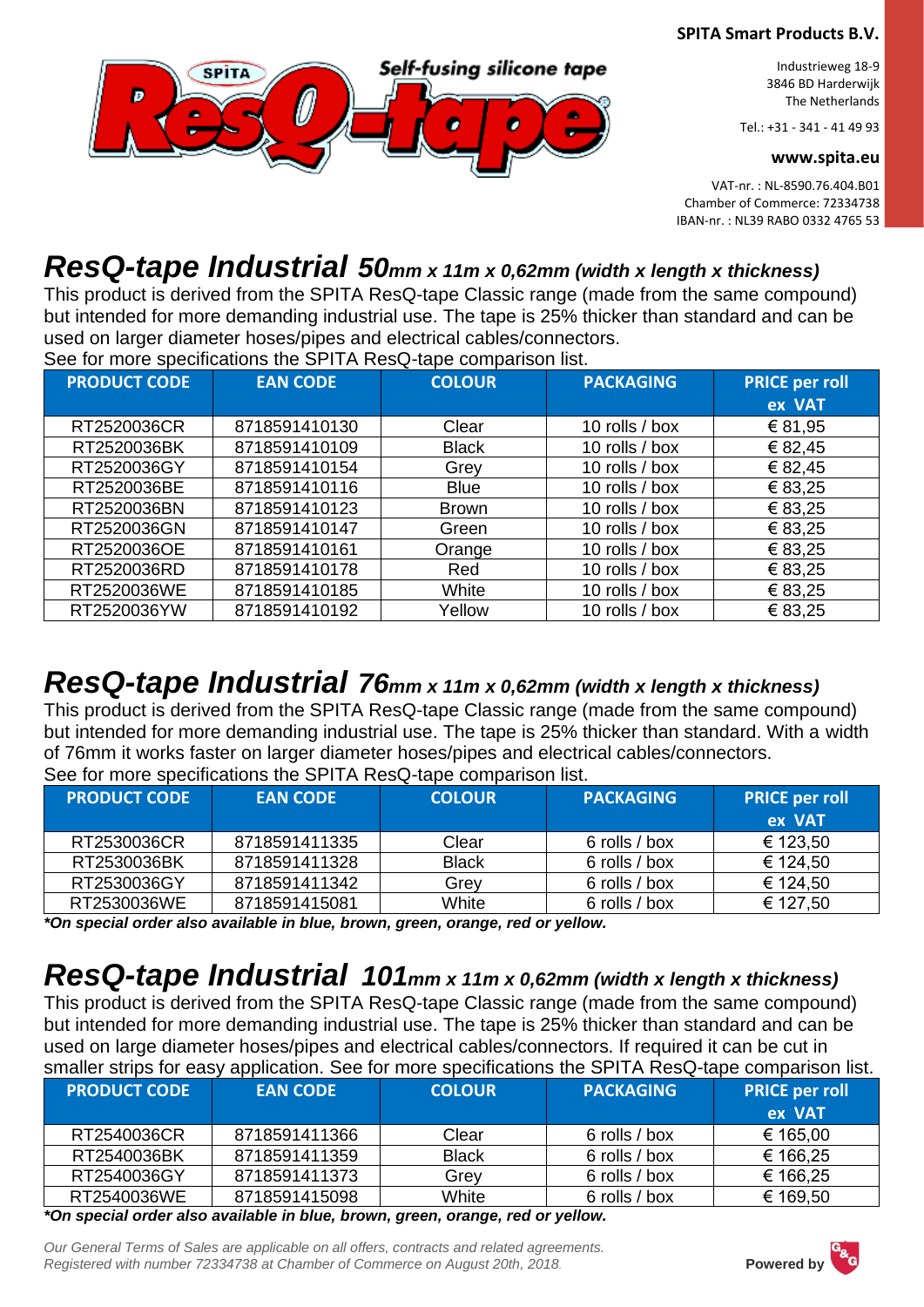

Industrieweg 18-9 3846 BD Harderwijk The Netherlands

Tel.: +31 - 341 - 41 49 93

#### **www.spita.eu**

VAT-nr. : NL-8590.76.404.B01 Chamber of Commerce: 72334738 IBAN-nr. : NL39 RABO 0332 4765 53

### *ResQ-tape Heavy Duty 50mm x 7m x 0,75mm (width x length x thickness)*

This product is derived from the SPITA ResQ-tape Classic range (made from the same compound) but intended for heavy industrial use and special applications. The tape has a dielectric strength of 15kV per layer and is pressure resistant up to 16Bar. The tape is 50% thicker than standard and very suitable for use on large diameter pipes and cables. Very durable in extreme weather conditions. See for more specifications the SPITA ResQ-tape comparison list.

| <b>PRODUCT CODE !</b> | <b>EAN CODE</b> | <b>COLOUR</b> | <b>PACKAGING</b> | <b>PRICE per roll</b><br>ex VAT |
|-----------------------|-----------------|---------------|------------------|---------------------------------|
| RT3020023CR           | 8718591411397   | Clear         | 6 rolls / box    | € 69,00                         |
| RT3020023BK           | 8718591411380   | <b>Black</b>  | 6 rolls / box    | € 69,75                         |
| RT3020023GY           | 8718591411403   | Grev          | 6 rolls / box    | € 69,75                         |
| RT3020023WE           | 8718591415104   | White         | 6 rolls / box    | € 71,50                         |

*\*On special order also available in blue, brown, green, orange, red or yellow.*

## *ResQ-tape Heavy Duty 76mm x 7m x 0,75mm (width x length x thickness)*

This product is derived from the SPITA ResQ-tape Classic range (made from the same compound) but intended for heavy industrial use and special applications. The tape has a dielectric strength of 15kV per layer and is pressure resistant up to 16Bar. The tape is 50% thicker than standard and very suitable for use on large diameter pipes and cables. Very durable in extreme weather conditions. See for more specifications the SPITA ResQ-tape comparison list.

| <b>PRODUCT CODE</b> | <b>EAN CODE</b>                                                               | <b>COLOUR</b> | <b>PACKAGING</b> | <b>PRICE per roll</b><br>ex VAT |
|---------------------|-------------------------------------------------------------------------------|---------------|------------------|---------------------------------|
| RT3030023CR         | 8718591411427                                                                 | Clear         | 6 rolls / box    | € 99,00                         |
| RT3030023BK         | 8718591411410                                                                 | <b>Black</b>  | 6 rolls / box    | € 99,75                         |
| RT3030023GY         | 8718591411434                                                                 | Grey          | 6 rolls / box    | € 99.75                         |
| RT3030023WE         | 8718591415111                                                                 | White         | 6 rolls / box    | € 101,75                        |
|                     | *On anogial arder also quailable in blue, brown, aroon, arongo, red ary ollow |               |                  |                                 |

*\*On special order also available in blue, brown, green, orange, red or yellow.*

## *ResQ-tape Heavy Duty 101mm x 7m x 0,75mm (width x length x thickness)*

This product is derived from the SPITA ResQ-tape Classic range (made from the same compound) but intended for heavy industrial use and special applications. The tape has a dielectric strength of 15kV per layer and is pressure resistant up to 16Bar. The tape is 50% thicker than standard and very suitable for use on large diameter pipes and cables. Very durable in extreme weather conditions. See for more specifications the SPITA ResQ-tape comparison list.

| <b>PRODUCT CODE</b> | <b>EAN CODE</b> | <b>COLOUR</b> | <b>PACKAGING</b> | <b>PRICE per roll</b><br>ex VAT |
|---------------------|-----------------|---------------|------------------|---------------------------------|
| RT3040023CR         | 8718591411458   | Clear         | 6 rolls / box    | € 129,00                        |
| RT3040023BK         | 8718591411441   | <b>Black</b>  | 6 rolls / box    | € 129,75                        |
| RT3040023GY         | 8718591411465   | Grev          | 6 rolls / box    | € 129,75                        |
| RT3040023WE         | 8718591415128   | White         | 6 rolls / box    | € 132,75                        |

*\*On special order also available in blue, brown, green, orange, red, white or yellow.*

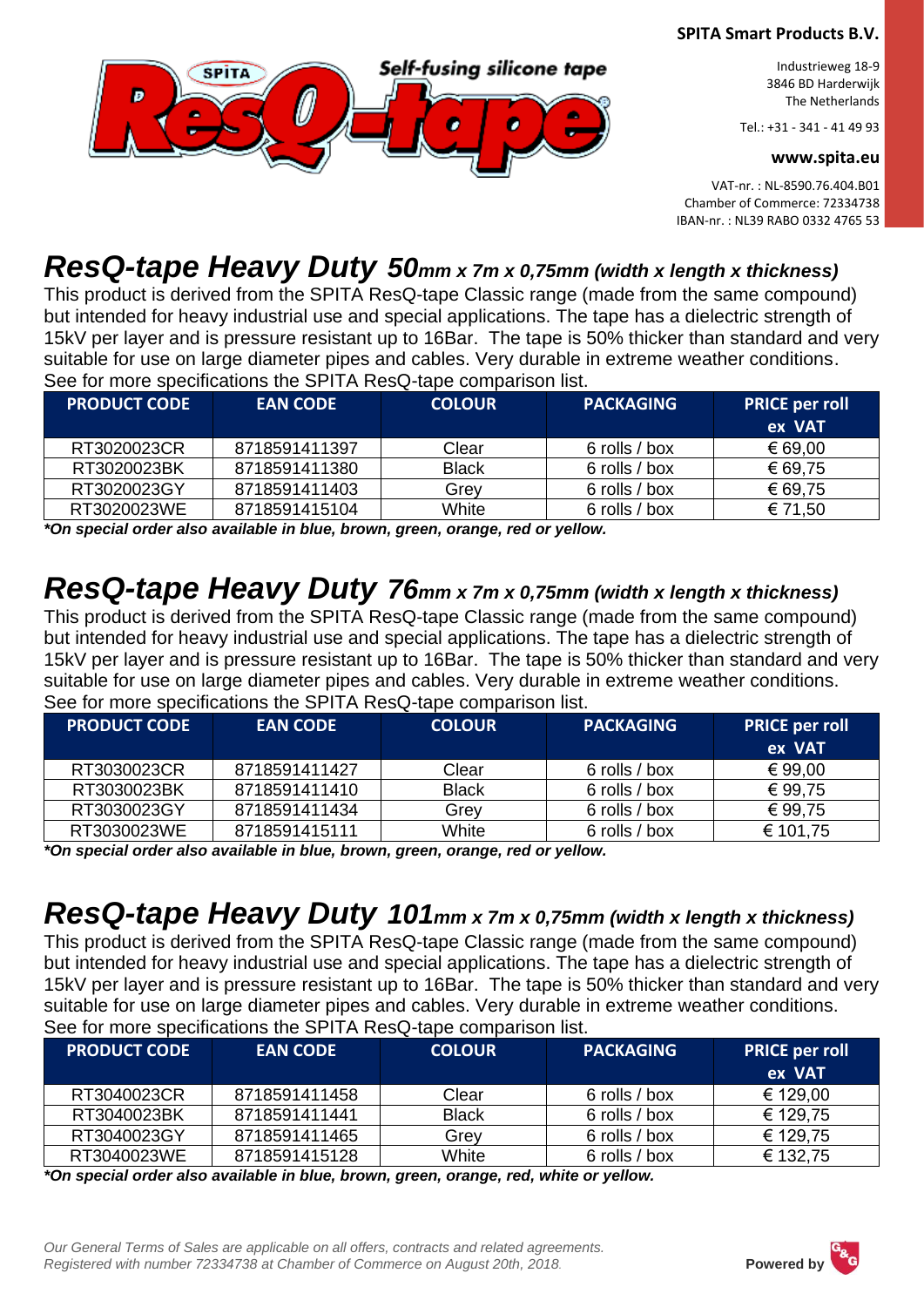

Industrieweg 18-9 3846 BD Harderwijk The Netherlands

Tel.: +31 - 341 - 41 49 93

#### **www.spita.eu**

VAT-nr. : NL-8590.76.404.B01 Chamber of Commerce: 72334738 IBAN-nr. : NL39 RABO 0332 4765 53

## *ResQ-tape Electrical 25mm x 7,5m x 0,25mm (width x length x thickness)*

This product is specially designed for electrical insulation and waterproofing electrical connections. The tape is very flexible and can be wrapped on very thin cables and small connectors. It has a high dielectric strength of minimum 5kV per layer. The tape is UV-resistant and all weather-proof. See for more specifications the SPITA ResQ-tape comparison list.

| <b>PRODUCT CODE</b> | <b>EAN CODE</b> | <b>COLOUR</b> | <b>PACKAGING</b> | <b>PRICE per roll</b><br>ex VAT |
|---------------------|-----------------|---------------|------------------|---------------------------------|
| RT1010025BK         | 8718591411199   | <b>Black</b>  | 24 rolls / box   | € 22,75                         |
| RT1010025GY         | 8718591411229   | Grey          | 24 rolls / box   | € 22,75                         |
| RT1010025BE         | 8718591411182   | <b>Blue</b>   | 24 rolls / box   | € 22,95                         |
| RT1010025BN         | 8718591411205   | <b>Brown</b>  | 24 rolls / box   | € 22,95                         |
| RT1010025GN         | 8718591411212   | Green         | 24 rolls / box   | € 22,95                         |
| RT1010025RD         | 8718591411236   | Red           | 24 rolls / box   | € 22,95                         |

# *ResQ-tape Flame Retardant 25mm x 6,1m x 0,3mm (width x length x thickness)*

This product is specially designed as flame retardant tape for electrical insulation and waterproofing electrical connections. The tape is very flexible and has excellent arc-and-track specifications It has a high dielectric strength of minimum 8,5kV per layer. The tape is UV-resistant and all weather-proof. **Comes with YELLOW guideline on the tape for easy identification!!**

See for more specifications the SPITA ResQ-tape comparison list.

| <b>PRODUCT CODE</b> | <b>EAN CODE</b> | <b>COLOUR</b> | <b>PACKAGING</b> | <b>PRICE per roll</b><br>'ex VAT |
|---------------------|-----------------|---------------|------------------|----------------------------------|
| RT1012020GY-FR-RY   | 8718591410734   | Grev          | 24 rolls / box   | € 24,75                          |

# *ResQ-tape Flame Retardant 50mm x 11m x 0,5mm (width x length x thickness)*

This product is specially designed as flame retardant tape for electrical insulation and waterproofing electrical connections. The tape is very flexible and has excellent arc-and-track specifications It has a high dielectric strength of minimum 14kV per layer. The tape is UV-resistant and all weather-proof. **Comes with YELLOW guideline on the tape for easy identification!!**

See for more specifications the SPITA ResQ-tape comparison list.

| <b>PRODUCT CODE</b> | <b>EAN CODE</b> | <b>COLOUR</b> | <b>PACKAGING</b> | <b>PRICE per roll</b><br>ex VAT |
|---------------------|-----------------|---------------|------------------|---------------------------------|
| RT2020036GY-FR-RY   | 8718591410741   | Grev          | 10 rolls / box   | € 69,75                         |

## *ResQ-tape Flame Retardant 76mm x 11m x 0,75mm (width x length x thickness)*

This product is specially designed as flame retardant tape for electrical insulation and waterproofing electrical connections. The tape is very flexible and has excellent arc-and-track specifications It has a high dielectric strength of minimum 20kV per layer. The tape is UV-resistant and all weather-proof. **Comes with YELLOW guideline on the tape for easy identification!!**

See for more specifications the SPITA ResQ-tape comparison list.

| <b>PRODUCT CODE</b> | <b>EAN CODE</b> | <b>COLOUR</b> | <b>PACKAGING</b> | <b>PRICE per roll</b><br>ex VAT |
|---------------------|-----------------|---------------|------------------|---------------------------------|
| RT3030036GY-FR-RY   | 8718591410758   | Grev          | 6 rolls / box    | € 129,75                        |

*Our General Terms of Sales are applicable on all offers, contracts and related agreements.*  **Registered with number 72334738 at Chamber of Commerce on August 20th, 2018. Powered by** 

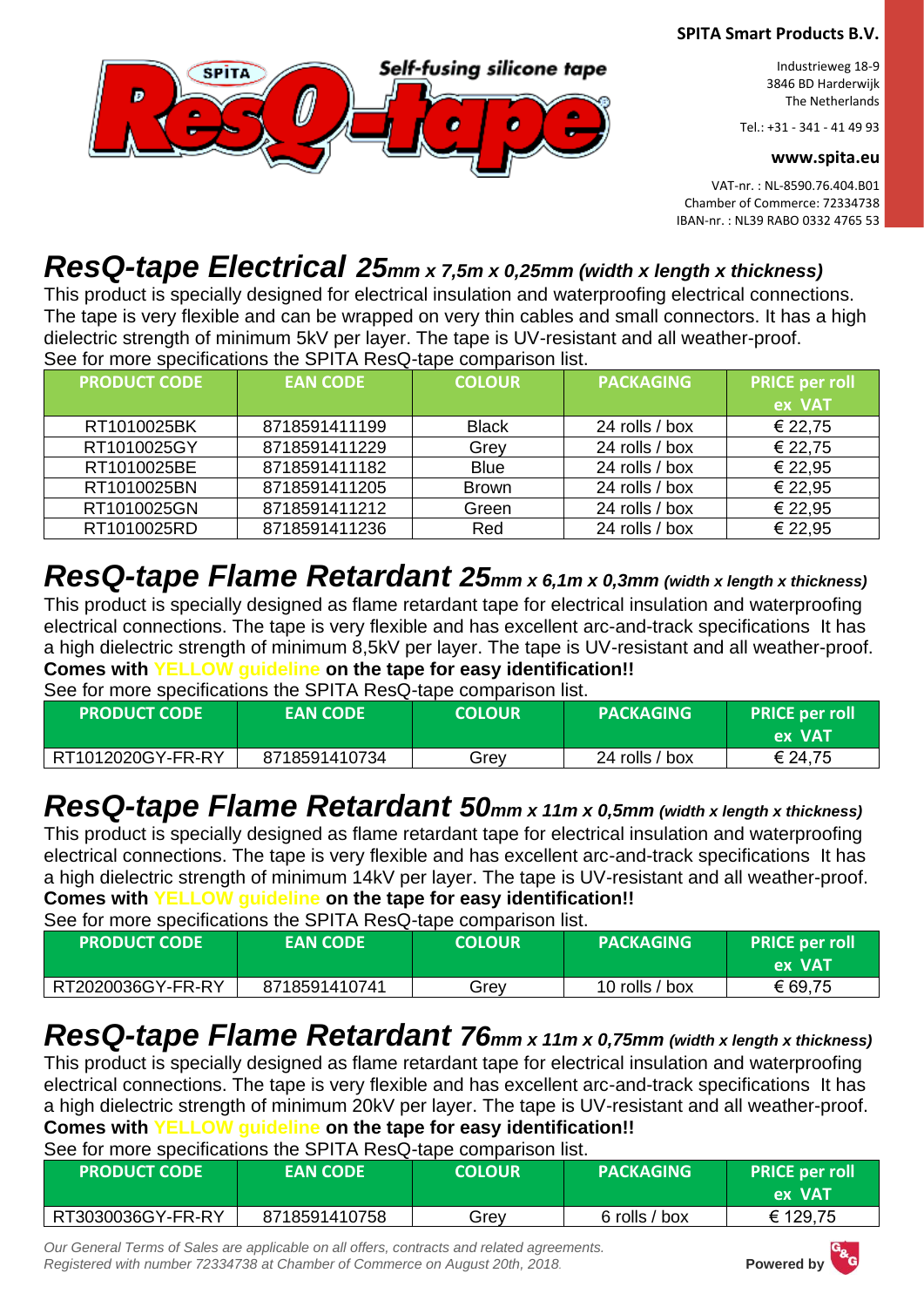

Industrieweg 18-9 3846 BD Harderwijk The Netherlands

Tel.: +31 - 341 - 41 49 93

#### **www.spita.eu**

VAT-nr. : NL-8590.76.404.B01 Chamber of Commerce: 72334738 IBAN-nr. : NL39 RABO 0332 4765 53

## *ResQ-tape H2-Detect 25mm x 4,5m x 0,25mm (width x length x thickness)*

This is a colour-changing self-adhesive silicone tape to detect hydrogen gas  $(H_2)$  leaks in fuel cells, transmissions, storage and generation facilities. When in contact with concentrated hydrogen gas, the colour of the tape changes from grey to black in the event of a leak due to damage or seal failure. The tape is UV and weather resistant.

#### **Comes with BLUE guideline on the tape for easy identification!!**

| <b>PRODUCT CODE</b> | <b>EAN CODE</b> | <b>COLOUR</b> | <b>PACKAGING</b> | <b>PRICE per roll</b><br>ex VAT |
|---------------------|-----------------|---------------|------------------|---------------------------------|
| RTH210015GY-PF4     | 8718591415142   | Grev          | 24 rolls / box   | € 89,75                         |

*Note: The tape has a perforation per 10 cm length for easy tearing. Each piece of 10cm tape is sufficient to seal a 6mm diameter connection. For a connection with a diameter of up to 12mm, you must use two pieces.*

# *SPITA ResQ-tape Perfect Grip 33mm x 1,2m x 1,7mm (width x length x thickness)*

This is self-fusing silicone tape with a unique pattern of comfortable ridges. Easy to use on all kind of tools, sports equipment, handrails, etc. to achieve a secure handle or improved grip.

| <b>PRODUCT CODE</b> | <b>EAN CODE</b> | <b>COLOUR</b> | <b>PACKAGING</b> | <b>PRICE per roll</b><br>ex VAT |
|---------------------|-----------------|---------------|------------------|---------------------------------|
| GRIP04-CR           | 8718591411250   | Clear         | 12 rolls / box   | € 8,50                          |
| GRIP04-BK           | 8718591411267   | <b>Black</b>  | 12 rolls / box   | € 8,75                          |
| GRIP04-GY           | 8718591411281   | Grey          | 12 rolls / box   | € 8,75                          |
| GRIP04-BE           | 8718591411243   | <b>Blue</b>   | 12 rolls / box   | € 8.95                          |
| GRIP04-RD           | 8718591411304   | Red           | 12 rolls / box   | € 8,95                          |
| GRIP04-WE           | 8718591411311   | White         | 12 rolls / box   | € 8.95                          |

### *ResQ-tape Putty 25mm x 0,45m x 3,1mm (width x length x thickness)*

SPITA ResQ-tape Putty is a silicone putty for use in cracks and voids in damaged pipes or hoses. The putty molds easily into small cracks or pinholes on pipes and rigid hoses. Excellent for sealing air and steam leaks in combination with SPITA ResQ-tape. The putty always needs to be overwrapped with SPITA ResQ-tape to keep it in place.

| <b>PRODUCT CODE</b> | <b>EAN CODE</b> | <b>COLOUR</b> | <b>PACKAGING</b> | <b>PRICE per roll</b><br>ex VAT |
|---------------------|-----------------|---------------|------------------|---------------------------------|
| RT-PUTTY90-BK       | 8718591415166   | <b>Black</b>  | 24 rolls / box   | € 24,50                         |
| RT-PUTTY90-GY       | 8718591415173   | Grev          | 24 rolls / box   | € 24,50                         |

**WARNING:** After using / touching the silicon putty it is recommended to wash your hands to remove small particles from the skin. You can use common hand soap.